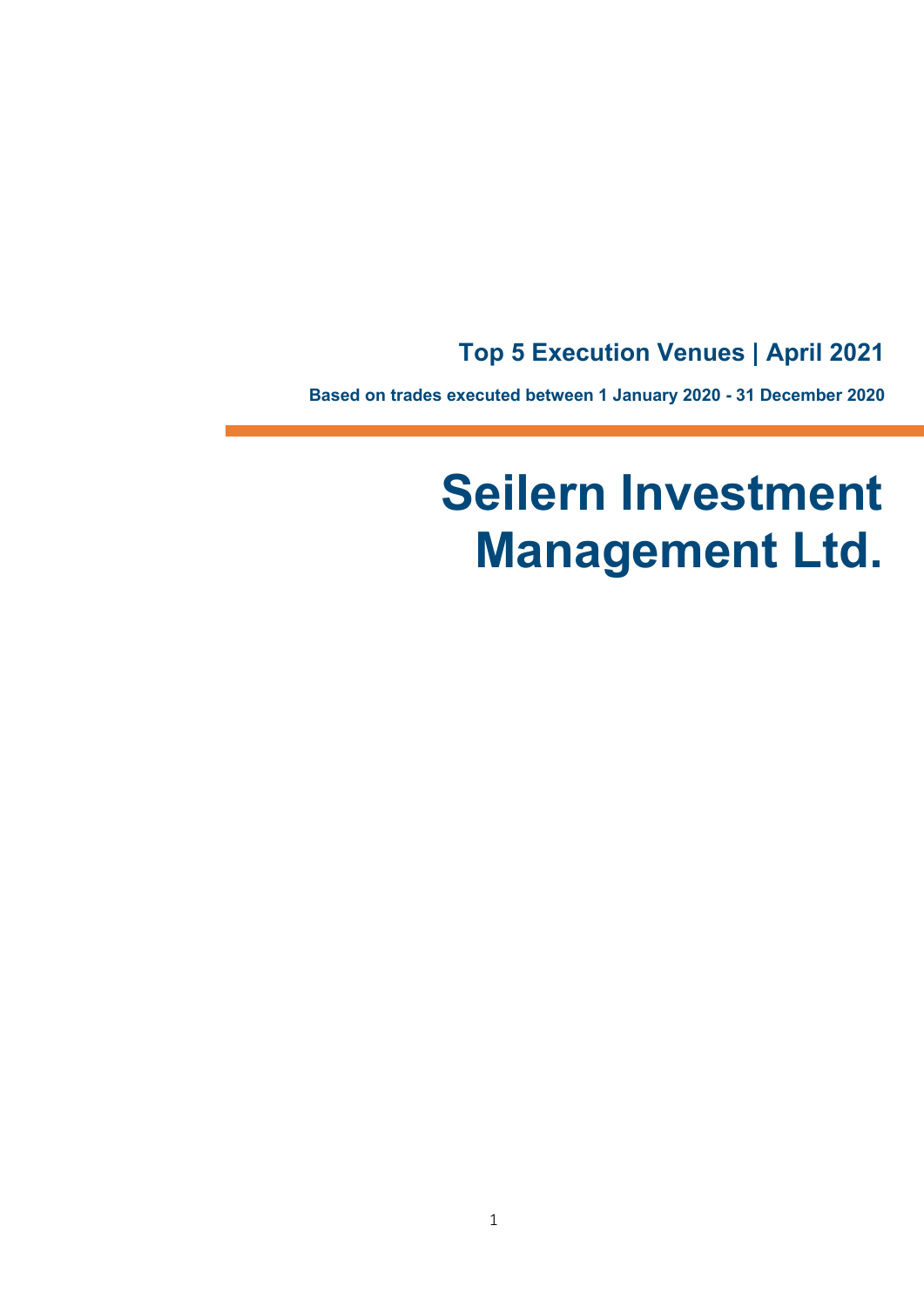## **1. Introduction**

Seilern Investment Management Ltd (hereinafter as "the Firm" "SIM", "we", "our") is authorised and regulated by the Financial Conduct Authority (the "FCA"). SIM has in place a Best Execution Policy ("the Policy") which is available on our website [here.](https://www.seilerninvest.com/en/about/regulatory-documents) The Policy is updated at least annually or when a material change is proposed. The Policy applies to SIM's professional clients and to all financial instruments dealt in the course of carrying out investment management business in the European Economic Area (the "EEA").

On an annual basis, SIM is required to publish a disclosure on the execution venues we used for each class of MiFID II financial instrument and other specific information on the quality of execution in accordance with the requirements of Regulatory Technical Standard 28 (RTS 28) of the MiFID II Regulations and Article 65(5) of the MiFID II Delegated Regulations.

This report identifies the top five execution venues where orders have been executed in the preceding year detailing the trading volumes and the quality of these execution venues. The report will assess our best execution decisions quantitatively and qualitatively.

## **2. Quantitative Assessment**

SIM trades in two types of financial instruments:

- i. Equities, which are traded via its execution brokers; and<br>ii. Foreign exchange forwards, which are executed by the fi
- Foreign exchange forwards, which are executed by the funds' depositary in a passive hedging program or by the segregated mandates' custodians. We do not trade currencies on any execution venue but enter into bi-lateral FX contracts. Consequently, FX is solely traded for hedging purposes.

SIM operates only on discretionary mandates as such clients will not give SIM specific client instructions in relation to their orders. SIM as the investment manager and advisor is responsible for the investment decisions for and on behalf of its client. SIM will therefore never accept or take a directed order, nor will it accept any instructions to route orders to a client's preferred venue.

SIM are not affiliated with any broker, bank or venue, allowing full flexibility to select trading partners on the basis of best execution. All brokers placed on SIM's Approved Broker List "ABL", are subject to initial and ongoing due diligence monitoring. As SIM invests primarily in OECD listed equities, we ensure that brokers are fully compliant with the Markets in Financial Instruments Directive (MiFID II) as well as being regulated by a recognised competent regulatory body such as the Financial Conduct Authority (FCA) or the U.S. Securities and Exchange Commission (SEC). SIM is not a member of any regulated exchange and consequently will not deal directly with an exchange, but on an agency, basis will deal via a broker that is generally an exchange member. When operating as agent, the broker will send the order to other execution venues and does not take on any financial risk on to their own balance sheet to fill the order. This can also be referred to as riskless principal trading. The responsibility for best execution is applied to the counterparty, and for SIM to oversee the execution.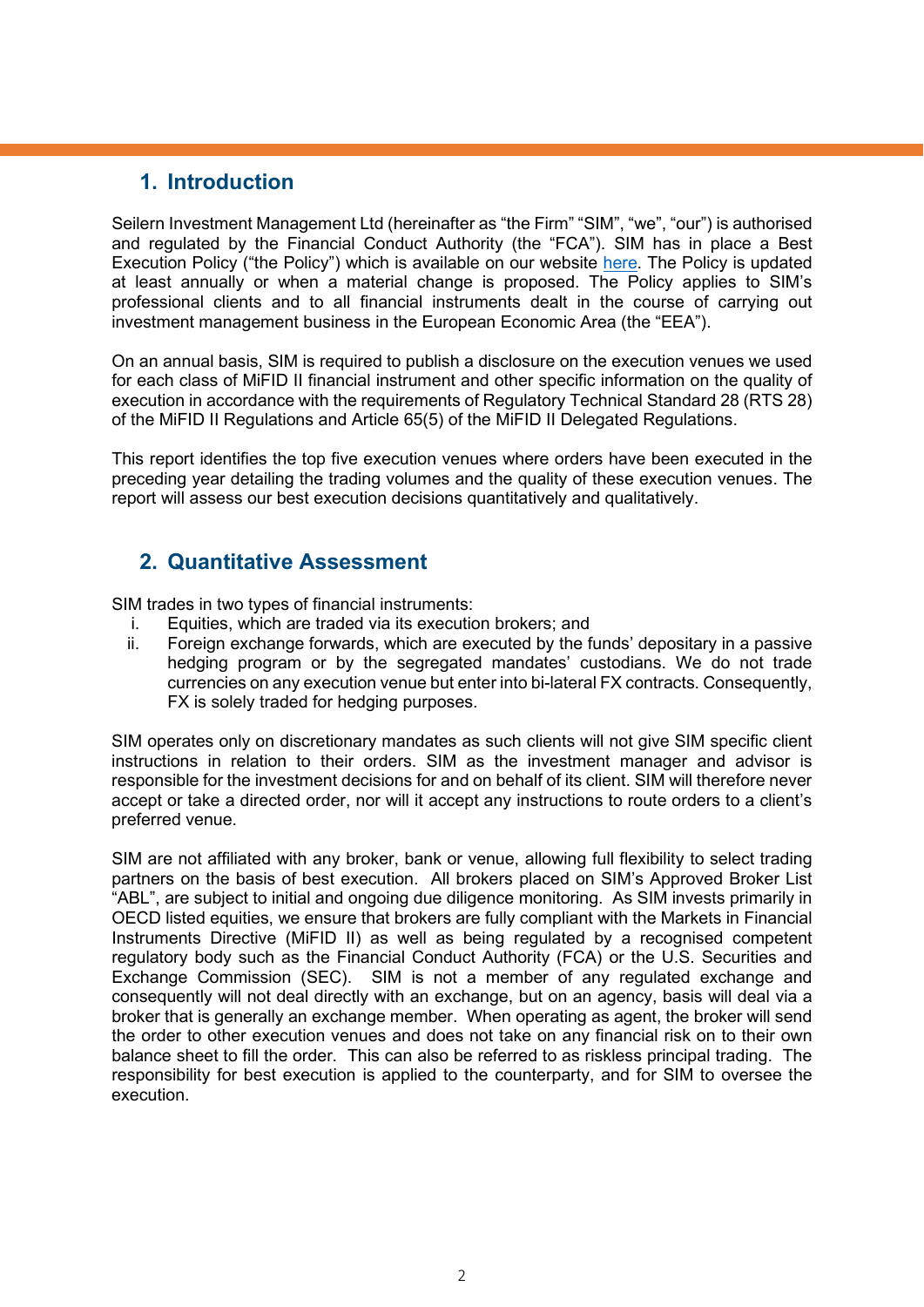| <b>Client type</b>                                                                    | <b>Interaction</b>                                                       | <b>Class of</b><br><b>Instrument</b>                                        | <b>Period</b><br>start             | <b>Period</b><br>end                     | Notification if <1<br>average trade<br>per business day<br>in the previous<br>year |
|---------------------------------------------------------------------------------------|--------------------------------------------------------------------------|-----------------------------------------------------------------------------|------------------------------------|------------------------------------------|------------------------------------------------------------------------------------|
| Professional                                                                          | Placement/transmission                                                   | Equities -<br>Shares &<br>Depositary<br>Receipts (T12)                      | 01/01/2020                         | 31/12/2020                               | Υ                                                                                  |
| Top five investment firms ranked in<br>terms of trading volumes<br>(descending order) | Proportion of volume<br>traded as a percentage<br>of total in that class | Proportion of<br>orders executed<br>as percentage of<br>total in that class | Percentage<br>of passive<br>orders | Percentage<br>οf<br>aggressive<br>orders | Percentage of<br>directed orders                                                   |
| <b>SANFORD C. BERNSTEIN &amp; CO.,</b><br>LLCI54930017JYZHT7D5CO04                    | 100                                                                      | 100                                                                         | 0.00                               | 0.00                                     | 0.00                                                                               |

| <b>Client type</b>                                                                    | Interaction                                                              | Class of<br>Instrument                                                      | Period start                       | Period end                               | Notification if <1<br>average trade per<br>business day in<br>the previous year |
|---------------------------------------------------------------------------------------|--------------------------------------------------------------------------|-----------------------------------------------------------------------------|------------------------------------|------------------------------------------|---------------------------------------------------------------------------------|
| Professional                                                                          | Placement/transmission                                                   | Equities -<br>Shares &<br>Depositary<br>Receipts (T34)                      | 01/01/2020                         | 31/12/2020                               | N                                                                               |
| Top five investment firms ranked in<br>terms of trading volumes<br>(descending order) | Proportion of volume<br>traded as a percentage<br>of total in that class | Proportion of<br>orders executed<br>as percentage of<br>total in that class | Percentage<br>of passive<br>orders | Percentage<br>οf<br>aggressive<br>orders | Percentage of<br>directed orders                                                |
| <b>SANFORD C. BERNSTEIN &amp; CO.,</b><br>LLC 549300I7JYZHT7D5CO04                    | 48.23                                                                    | 47.05                                                                       | 0.00                               | 0.00                                     | 0.00                                                                            |
| <b>JEFFERIES INTERNATIONAL</b><br>LIMITED S5THZMDUJCTQZBTRVI98                        | 30.48                                                                    | 33.84                                                                       | 0.00                               | 0.00                                     | 0.00                                                                            |
| <b>REDBURN (EUROPE)</b><br>LIMITED 213800PKEJQZQXQCOJ04                               | 21.06                                                                    | 18.68                                                                       | 0.00                               | 0.00                                     | 0.00                                                                            |
| <b>TFS DERIVATIVES</b><br>LIMITED 549300WXUYR1CMLDQF25                                | 0.23                                                                     | 0.43                                                                        | 0.00                               | 0.00                                     | 0.00                                                                            |

| <b>Client type</b>                                                                    | <b>Interaction</b>                                                       | Class of<br>Instrument                                                      | Period start                       | Period end                               | Notification if <1<br>average trade per<br>business day in<br>the previous year |
|---------------------------------------------------------------------------------------|--------------------------------------------------------------------------|-----------------------------------------------------------------------------|------------------------------------|------------------------------------------|---------------------------------------------------------------------------------|
| Professional                                                                          | Placement/transmission                                                   | Equities -<br>Shares &<br>Depositary<br>Receipts (T56)                      | 01/01/2020                         | 31/12/2020                               | N                                                                               |
| Top five investment firms ranked in<br>terms of trading volumes<br>(descending order) | Proportion of volume<br>traded as a percentage<br>of total in that class | Proportion of<br>orders executed<br>as percentage of<br>total in that class | Percentage<br>of passive<br>orders | Percentage<br>Ωf<br>aggressive<br>orders | Percentage of<br>directed orders                                                |
| <b>SANFORD C. BERNSTEIN &amp; CO.,</b><br>LLC 549300I7JYZHT7D5CO04                    | 51.26                                                                    | 49.24                                                                       | 0.00                               | 0.00                                     | 0.00                                                                            |
| <b>REDBURN (EUROPE)</b><br>LIMITED 213800PKEJQZQXQCOJ04                               | 31.01                                                                    | 30.26                                                                       | 0.00                               | 0.00                                     | 0.00                                                                            |
| <b>JEFFERIES INTERNATIONAL</b><br>LIMITED S5THZMDUJCTQZBTRVI98                        | 17.23                                                                    | 19.82                                                                       | 0.00                               | 0.00                                     | 0.00                                                                            |
| <b>TFS DERIVATIVES</b><br>LIMITED 549300WXUYR1CMLDQF25                                | 0.5                                                                      | 0.68                                                                        | 0.00                               | 0.00                                     | 0.00                                                                            |

#### **Source: Data provided by Liquid Metrix**

- Proportion of Orders Executed: Deals in a specific stock with a specific broker. For SIM, this is the number of trades.
- Volume of Orders Traded: The market value of all orders in that asset class, placed with a specific broker. For SIM this is the gross consideration.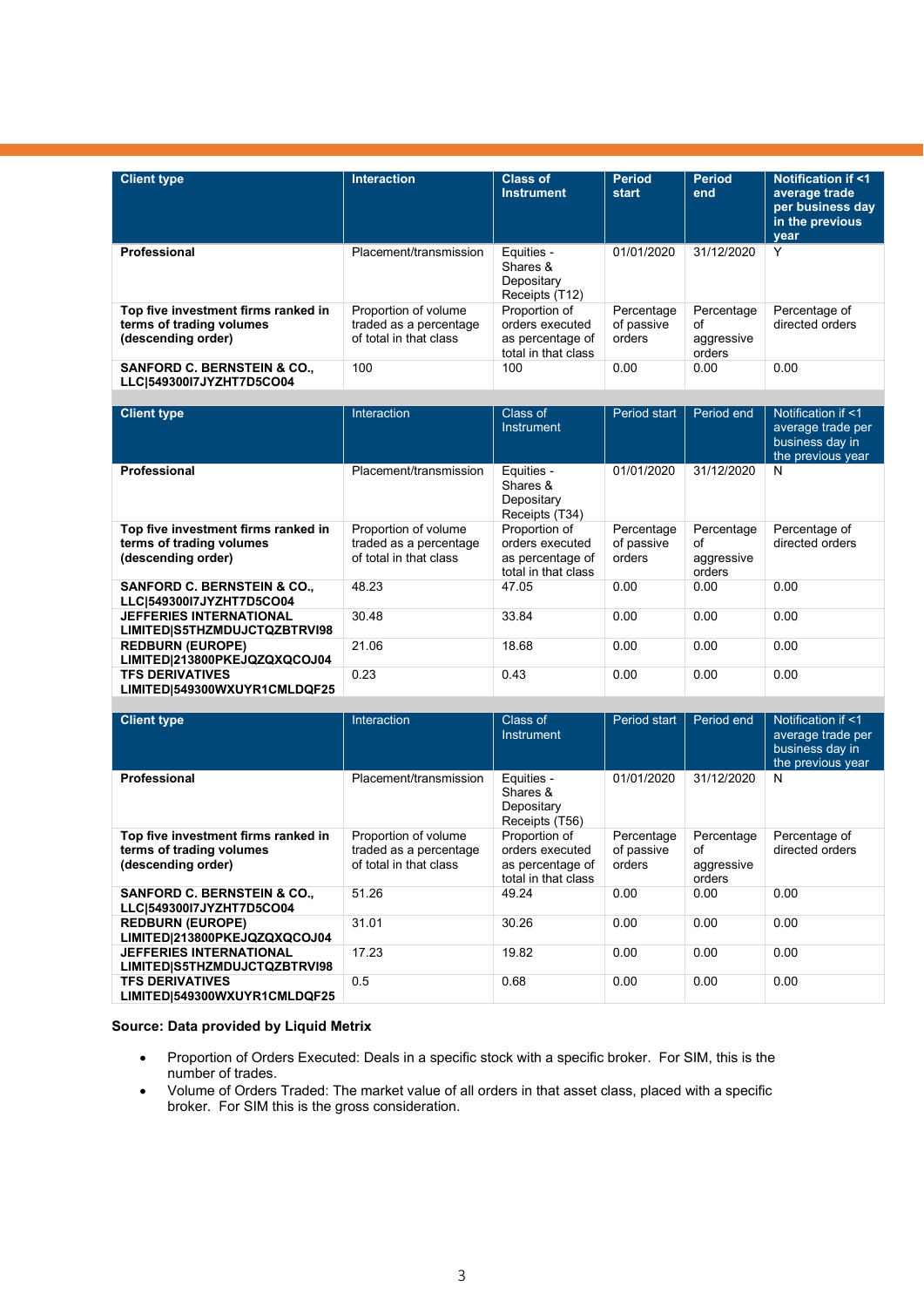#### **Definitions**

- i. A passive order, or if the order is transacted a passive fill, happens when you add liquidity to the market. This happens when a trader enters a bid below the offer price or enters an offer above the bid price. The advantage of entering passive orders is that the trader is not giving up the spread in price.
- ii. An aggressive stock market order is one that removes liquidity posted to the books. Usually, an aggressive order crosses the Bid– Ask spread. In other words, an aggressive buy order will be priced on the offer or higher, and an aggressive sell order will be priced on the bid or lower.
- iii. Directed Order is a customer order to buy or sell securities, wherein the customer gives specific instructions to the broker or dealer for the order to be routed to a particular exchange or venue for execution. SIM operates on a discretionary basis and does not take any directed order.

## **3. Qualitative Assessment**

#### **The relative importance SIM gave to the execution factors including qualitative factors when assessing the quality of execution.**

Due to the liquid nature of the majority of equity orders, for orders of a normal market size, SIM places the highest importance on price plus costs, including implicit costs. There are a number of parameters to consider when executing an order. These are specific to the order itself, the size of the order relative to the average daily volume in the stock at that point in time; the market conditions for the stock, its sector, or the market generally; and factors that might impact the market during the period of execution. Against this backdrop, and in the context of the execution factors, each order is assessed by the trading desk to determine the relative importance of the execution factors.

#### **Conflict of interest, common ownerships with respect to any execution venue**

SIM has no close links nor direct shareholding between SIM and its brokers. There are currently no conflicts of interests nor any soft commission agreements between SIM and its brokers.

#### **Specific arrangements with any execution venue**

There are no specific arrangements between SIM and any of the execution venues it may use. SIM uses intermediaries to operate on these exchanges and as such SIM does not receive any discounts, any rebate or any other non-monetary benefit.

#### **Factors that may have led to a change in the execution venues**

SIM places emphasis on ensuring that brokers with which it conducts business maintain high standards in the services they provide. Reviews of counterparties are based on SIM's own internal analysis of their performance and will also take into consideration the execution information supplied by the counterparty. Where a counterparty informs us of changes to their Best Execution Policy or any other information previously supplied as part of our due diligence, we will review those changes.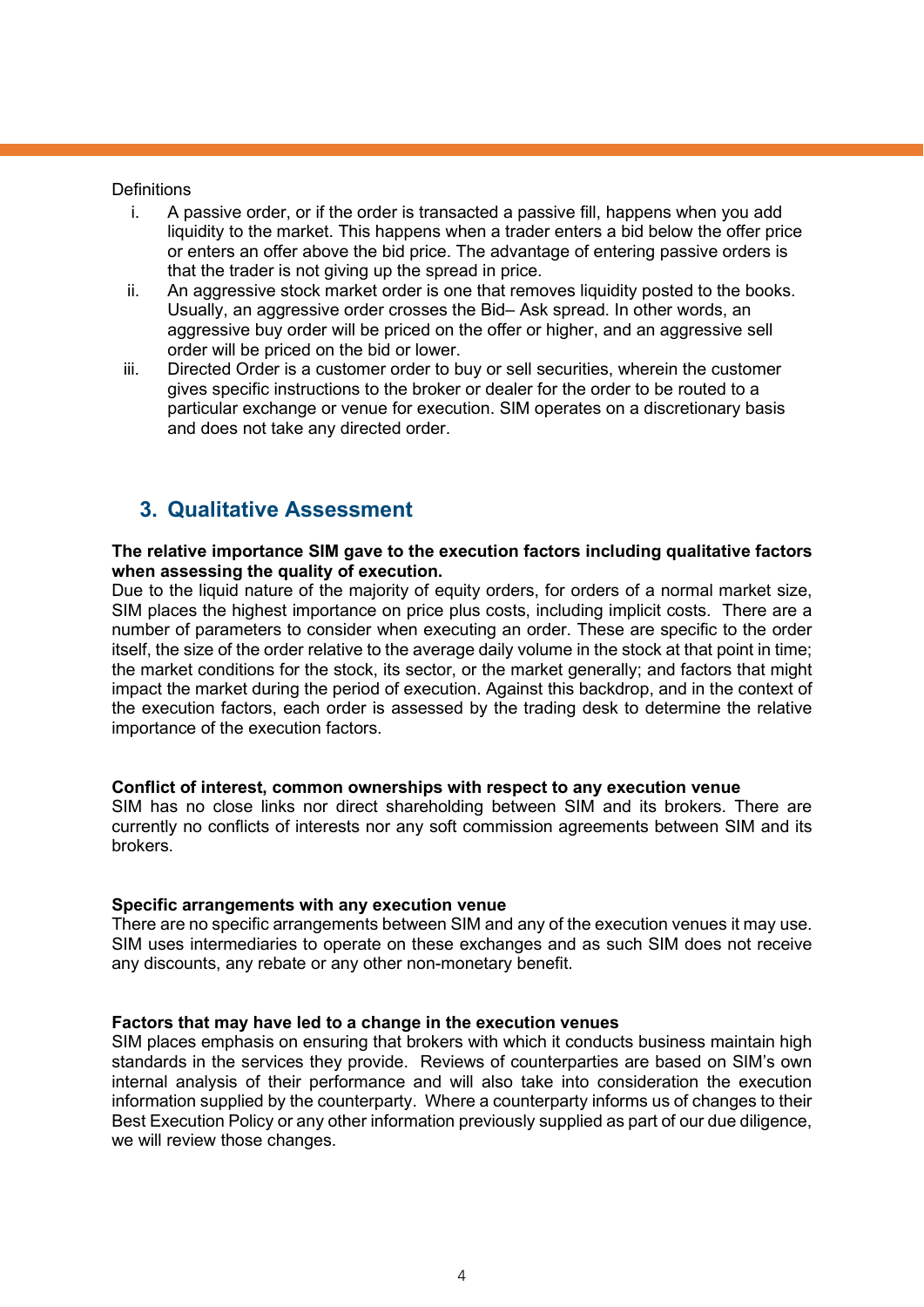Should there be any significant event which SIM may deem has compromised a broker's ability to act in the best interest of its clients, SIM will act promptly to remove that counterparty from the approved list until such time that a thorough investigation has taken place. Only once SIM is fully satisfied with the outcome of such investigation, the counterparty's place on the approved list will be reinstated. As part of its due diligence obligations, SIM keeps abreast of any news flow or market commentary concerning the brokers on its ABL and conducts ongoing monitoring for credit and financial issues which may concern them. There has been no change to the brokers includes on SIM's Approved Broker List in the considered year.

#### **Order execution differences according to client categorisation**

SIM only operates for and on behalf of institutional and professional investors. It does not differentiate between the clients, each of which is treated equally on all stages of the investment process.

#### **Data or tools used to assess the quality of execution including any data published under Delegated Regulation (EU) 2017/575 (RTS 27)**

SIM uses proprietary data, vendor-based data and TCA systems, as well as data provided provided by executing brokers to assess the effectiveness of SIM's execution framework

#### **Use of a consolidated tape provider established under Article 65 of Directive 2014/65/EU**

SIM does not use the service of a consolidated tape provider.